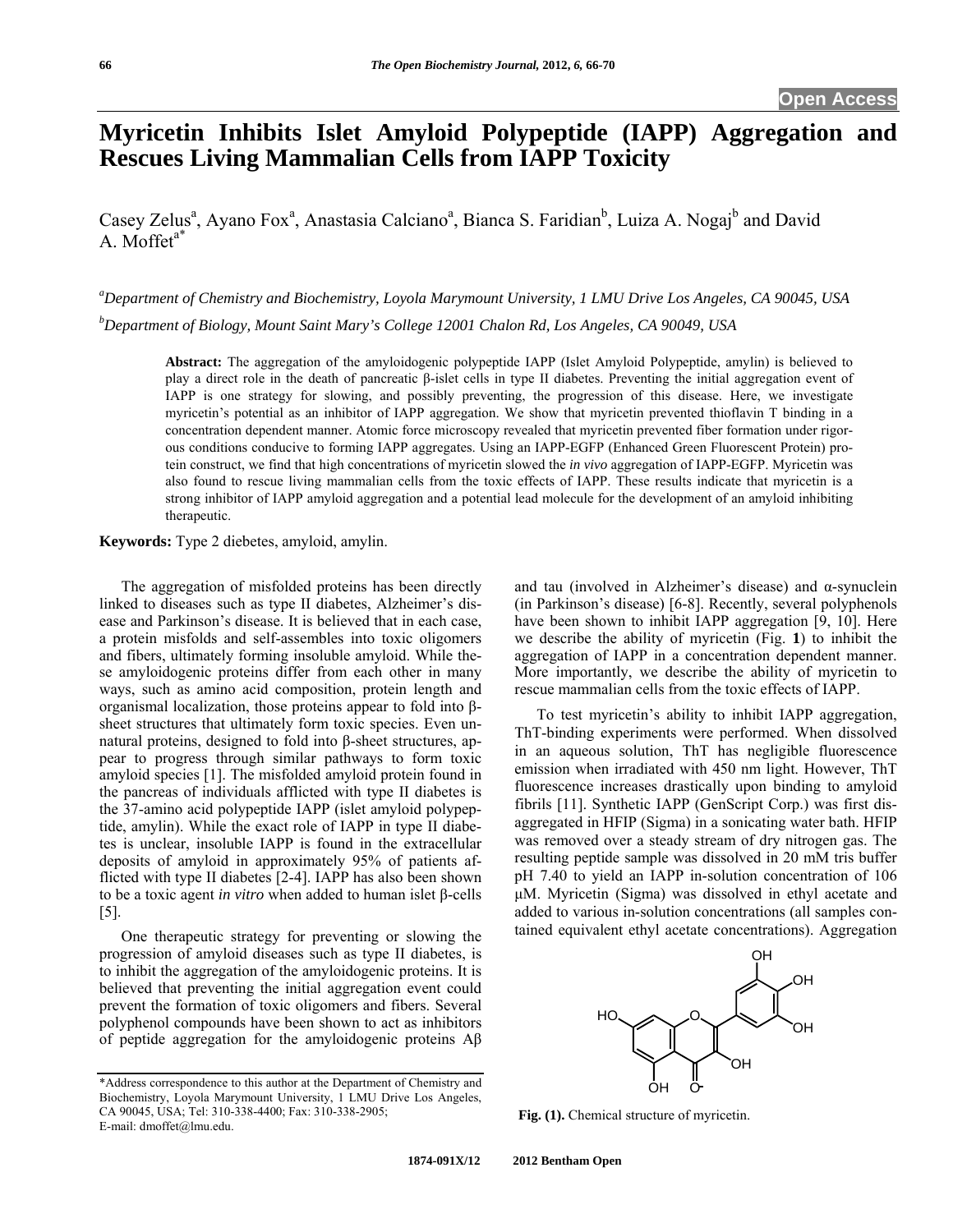#### *Rescues Living Mammalian Cells from IAPP Toxicity The Open Biochemistry Journal, 2012, Volume 6* **67**

was promoted by incubating samples at 37°C with shaking (200 rpm). An aliquot of each sample was removed at indicated time points and mixed with 12.0 μM thioflavin T in 20 mM Tris buffer pH 7.40. The thioflavin T mixture was incubated at room temperature in the dark for 5 minutes before recording the thioflavin T fluorescence emission spectrum (Ex450nm) using a Hitatchi F-7000 fluorescence spectrophotometer.

 IAPP is one of the most amyloidogenic peptides known. Under these aggregation-promoting conditions, IAPP began to bind ThT in less than 15 minutes of incubation (Fig. **2**). In the presence of myricetin, ThT binding was reduced in a concentration-dependent manner. At the highest concentration of myricetin tested, where myricetin was at a 10-fold molar excess over IAPP, the ThT-binding of IAPP was approximately the same as ThT in solution in the absence of IAPP. The decrease in ThT fluorescence after reaching its maximum is commonly witnessed in these assays and is consistent with previously reported amyloid aggregation reactions [12, 13].

 AFM experiments showed that IAPP incubated under the a variety of different insoluble aggregates (Fig. 3). Under aggregation-promoting conditions described above produced



Fig. (2). ThT binding of IAPP in the presence of various concentrations of myricetin. IAPP was 106 μM for all samples. The 1:10 sample contained 10 μM myricetin, the 1:1 sample contained 100 μM myricetin and the 10:1 sample contained 1 mM myricetin. Error bars represent the standard deviation of four separate trials.

these conditions, IAPP alone formed insoluble fibrils of var-



**Fig. (3).** Atomic force microscopy images of 106 μM IAPP (**A**) alone (**B**) with a 1:1 ratio of myricetin and (**C**) with a 10:1 molar excess of myricetin. Samples were incubated at  $37^{\circ}$ C for 45 minutes with vigorous shaking.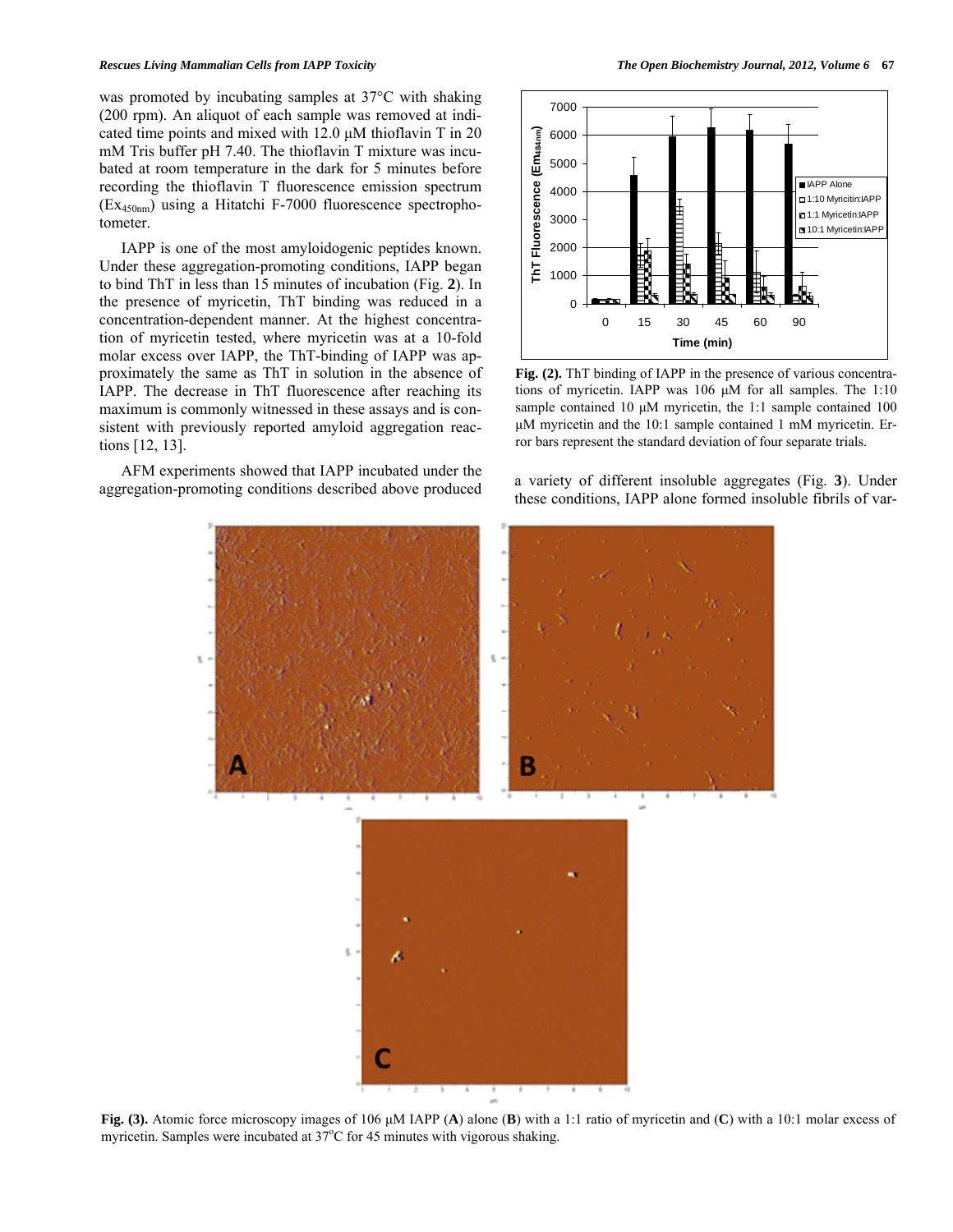ious lengths, as well as yielded a preponderance of amorphous aggregates. When IAPP was incubated with a 10-fold molar excess of myricetin, virtually no insoluble aggregates were detected (Fig. **3**). Under no conditions tested were we able to detect IAPP fibers when IAPP was incubated with a 10x molar excess of myricetin.

 The use of fluorescent protein fusions to amyloidogenic proteins has been shown to be an effective method for distinguishing relative levels of amyloidogenicity [14-20]. We constructed an IAPP-EGFP fusion protein for expression in *E. coli* [21]. Aggregation of the IAPP precludes folding, and hence fluorescence, of the EGFP fusion protein. Substances that prevent or slow IAPP aggregation allow the EGFP protein to fold and fluoresce. *E. coli* cells were induced with 1 mM IPTG to express the IAPP-EGFP protein construct. Cells were incubated at  $37^{\circ}$ C with shaking in the absence and presence of myricetin (Fig. **4**). Fluorescence intensity of the EGFP was highest when cells were incubated with 1 mM myricetin. Cells incubated without myricetin, or low concentrations of myricetin, showed less EGFP fluorescence.

 To test the potential of myricetin to protect living cells from IAPP, PC12 cells were incubated with 10  $\mu$ M of synthetic IAPP (Fig. **5**). The PC12 cells were cultured in 5%  $CO<sub>2</sub>$  at 37° C in F-12K media (ATCC) supplemented with 10% FBS (ATCC). The cells were plated in 96-well plates. After a twenty-four hour incubation, the F12-K media was substituted for DMEM/F12 (1:1) without phenol red and supplemented with 10% FBS (100 μL total volume/well). IAPP at 10  $\mu$ M and/or myricetin at 10  $\mu$ M or 50  $\mu$ M was added to the appropriate wells and incubated for 22 hours at 37I C. MTT, dissolved at 0.3 mg/mL in DMEM without phenol red, was added to each well (10 μL/well) and incu-



**Fig. (4).** Relative fluorescence intensity of *E. coli* expressing IAPP-EGFP either alone or in the presence of myricetin. All samples show the fluorescence of *E. coli* expressing IAPP-EGFP. The fluorescence increases when the *E. coli* are incubated with a high concentration of myricetin. Error bars represent the standard deviation of three separate trials.

bated for 2 hours at 37º C. The purple formazan crystals were dissolved using a solubilization buffer (50% dimethylformamide and 20% SDS in water). The absorbance of each well was measured at 575 nm with a BioRad 550 microplate reader. Myricetin is only partially soluble in water, requiring DMSO for full solubilization.

 The MTT assay, which quantitates the oxidative capacity of PC12 cells after treatment with IAPP alone, IAPP and myricetin, and myricetin alone, indicated that myricetin rescued the living cells from the toxic effects of IAPP. IAPP at



**Fig. (5).** The effect of myricetin on the toxicity of IAPP in PC12 cells. Each well contained an equal density of PC12 cells. The MTT viability assay was performed in triplicate. Each set of samples was calculated as a percentage of the control (cells alone). Error bars represent the standard deviation of the three separate assays.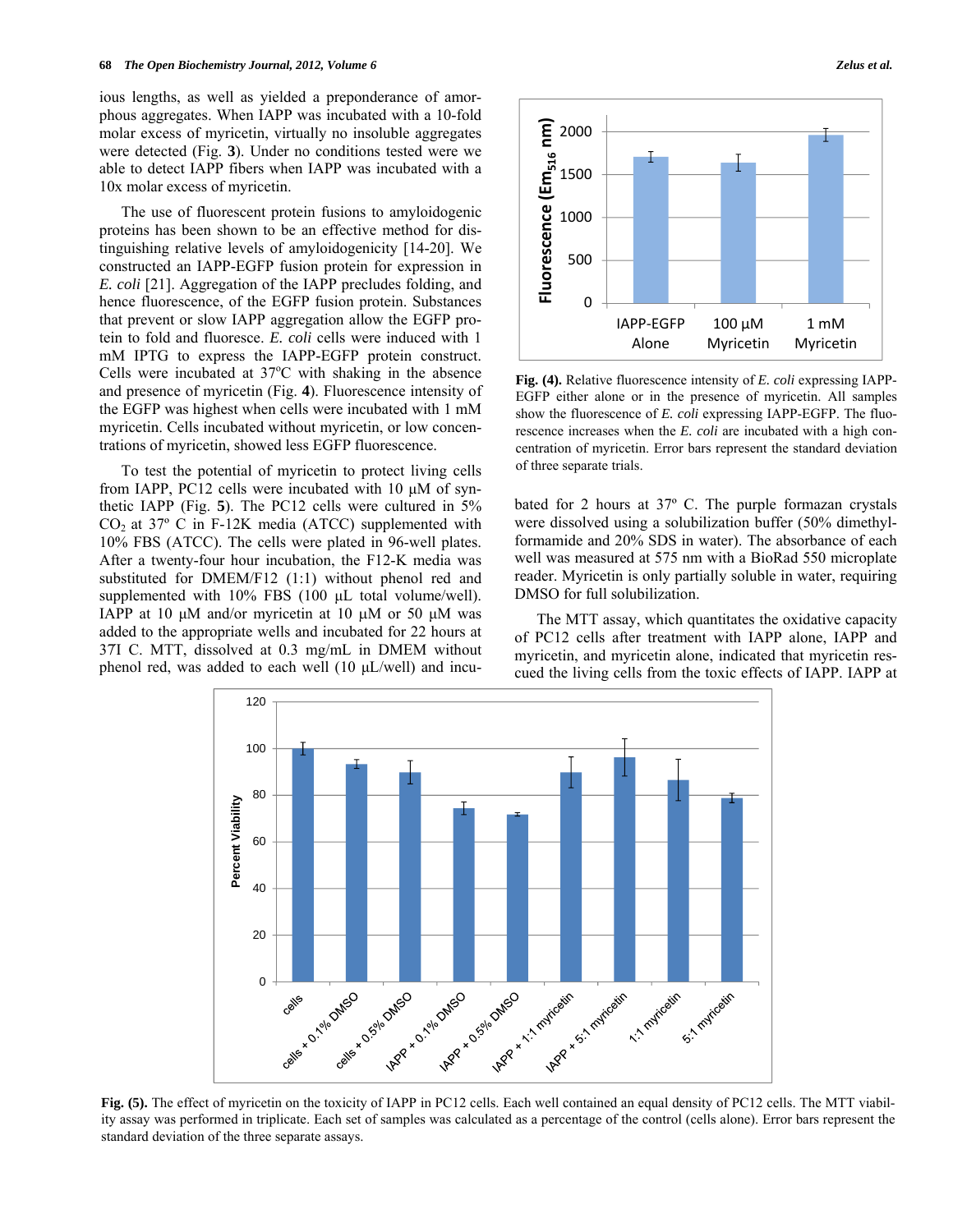10μM was toxic to the cells and reduced the MTT signal to 71% compared to cells untreated with IAPP. At a 1 to 1 ratio of myricetin to IAPP, the cells were rescued back to 90% compared to untreated cells. At a ratio of 5:1 myricetin to IAPP, the cells were rescued to an MTT signal >96% compared to untreated cells. Myricetin alone was found to have some effect on the PC12 cells. We found that a 5 fold excess of Myricetin alone (in the absence of IAPP) showed a 20% decrease in cellular viability. However, the combination of myricetin+DMSO was found to rescue the PC12 cells from IAPP, suggesting the interaction between myricetin and IAPP precludes toxicity of either myricetin or IAPP.

 IAPP is a highly amyloidogenic protein directly linked to pancreatic β-cell death in type 2 diabetes. Our results show myricetin to be a strong inhibitor of IAPP amyloidogenic fiber formation. Insoluble IAPP aggregation was undetectable with either ThT binding or AFM when myricetin was incubated at a 10-fold molar excess with IAPP. This inhibition of IAPP aggregation was found to be dependent on the concentration of myricetin used. Myricetin was also found to inhibit IAPP aggregation *in vivo*, allowing the IAPP-EGFP fusion protein to fluoresce. Finally, myricetin was found to rescue living mammalian cells from the effects of toxic IAPP. These results indicate that myricetin is a potent inhibitor of IAPP amyloid formation and a potential therapeutic lead for the treatment of amyloid diseases such as type 2 diabetes.

## **ABBREVIATIONS**

| <b>JAPP</b> | $=$ | Islet Amyloid Polypeptide              |
|-------------|-----|----------------------------------------|
| ThT         |     | thioflavin T                           |
| <b>HFIP</b> | $=$ | hexafluoroisopropanol                  |
| AFM         | $=$ | atomic force microscope                |
| <b>EGFP</b> | $=$ | enhanced green fluorescent protein     |
| <b>IPTG</b> | $=$ | Isopropyl β-D-1-thiogalactopyranoside. |

#### **ACKNOWLEDGEMENTS**

 This work was funded in part by NIH AREA grant R15DK094273-01.

 We thank the LMU Seaver College of Science and Engineering and the LMU Women's Leadership Council for support of this project.

# **CONFLICT OF INTEREST**

None declared.

### **REFERENCES**

- [1] Olzscha, H.; Schermann, S. M.; Woerner, A. C.; Pinkert, S.; Hecht, M. H.; Tartaglia, G. G.; Vendruscolo, M.; Hayer-Hartl, M.; Hartl, F. U.; Vabulas, R. M. Amyloid-like aggregates sequester numerous metastable proteins with essential cellular functions*. Cell,* **2011**, *144,* 67-78.
- [2] Apostolidou, M.; Jayasinghe, S. A.; Langen, R. Structure of alphahelical membrane-bound human islet amyloid polypeptide and its

implications for membrane-mediated misfolding*. J. Biol. Chem.,*  **2008**, *283,* 17205-17210.

- [3] Hull, R. L.; Westermark, G. T.; Westermark, P.; Kahn, S. E. Islet amyloid: a critical entity in the pathogenesis of type 2 diabetes*. J. Clin. Endocrinol. Metab.,* **2004**, *89,* 3629-3643.
- [4] Kahn, S. E.; Andrikopoulos, S.; Verchere, C. B. Islet amyloid: A long-recognized but underappreciated pathological feature of type 2 diabetes*. Diabetes,* **1999**, *48,* 241-253.
- [5] Ritzel, R. A.; Meier, J. J.; Lin, C. Y.; Veldhuis, J. D.; Butler, P. C. Human islet amyloid polypeptide oligomers disrupt cell coupling, induce apoptosis, and impair insulin secretion in isolated human islets*. Diabetes,* **2007**, *56,* 65-71.
- [6] Porat, Y.; Abramowitz, A.; Gazit, E. Inhibition of amyloid fibril formation by polyphenols: structural similarity and aromatic interactions as a common inhibition mechanism*. Chem. Biol. Drug Des.,* **2006**, *67,* 27-37.
- [7] Ono, K.; Yoshiike, Y.; Takashima, A.; Hasegawa, K.; Naiki, H.; Yamada, M. Potent anti-amyloidogenic and fibril-destabilizing effects of polyphenols *in vitro*: implications for the prevention and therapeutics of Alzheimer's disease*. J. Neurochem.,* **2003**, *87,* 172- 181.
- [8] Taniguchi, S.; Suzuki, N.; Masuda, M.; Hisanaga, S.; Iwatsubo, T.; Goedert, M.; Hasegawa, M. Inhibition of heparin-induced tau filament formation by phenothiazines, polyphenols, and porphyrins*. J. Biol. Chem.,* **2005**, *280,* 7614-7623.
- [9] Meng, F. L.; Abedini, A.; Plesner, A.; Verchere, C. B.; Raleigh, D. P. The Flavanol (-)-Epigallocatechin 3-gallate inhibits amyloid formation by islet amyloid polypeptide, disaggregates amyloid fibrils, and protects cultured cells against iapp-induced toxicity*. Biochemistry,* **2010**, *49,* 8127-8133.
- [10] Noor, H.; Cao, P.; Raleigh, D. P. Morin hydrate inhibits amyloid formation by islet amyloid polypeptide and disaggregates amyloid fibers*. Protein. Sci.,* **2012***, 21,* 373-382.
- [11] Levine, H. 3rd. Thioflavine T interaction with synthetic Alzheimer's disease beta-amyloid peptides: detection of amyloid aggregation in solution*. Protein Sci.,* **1993**, *2,* 404-410.
- [12] Yamin, G.;Ruchala, P.Teplow, D.B. A Peptide Hairpin Inhibitor of Amyloid beta-Protein Oligomerization and Fibrillogenesis*. Biochemistry,* **2009**, *48,* 11329-11331.
- [13] Ahn, J. S.; Lee, J. H.; Kim, J. H.; Paik, S. R. Novel method for quantitative determination of amyloid fibrils of alpha-synuclein and amyloid beta/A4 protein by using resveratrol*. Anal. Biochem.,*  **2007**, *367,* 259-265.
- [14] Baine, M.; Georgie, D. S.; Shiferraw, E. Z.; Nguyen, T. P. T.; Nogaj, L. A.; Moffet, D. A. Inhibition of A beta 42 aggregation using peptides selected from combinatorial libraries*. J. Pept. Sci.,*  **2009**, *15,* 499-503.
- [15] De Groot, N. S.; Aviles, F. X.; Vendrell, J.; Ventura, S. Mutagenesis of the central hydrophobic cluster in A beta 42 Alzheimer's pepticle - Side-chain properties correlate with aggregation propensities*. FEBS J.,* **2006**, *273,* 658-668.
- [16] Kim, W.; Kim, Y.; Min, J.; Kim, D. J.; Chang, Y. T.; Hecht, M. H. A high-throughput screen for compounds that inhibit aggregation of the Alzheimer's peptide*. ACS Chem. Bio.,* **2006**, *1,* 461-469.
- [17] Wurth, C.; Guimard, N. K.; Hecht, M. H. Mutations that reduce aggregation of the Alzheimer's Abeta42 peptide: an unbiased search for the sequence determinants of Abeta amyloidogenesis*. J. Mol. Biol.,* **2002**, *319,* 1279-1290.
- [18] Wurth, C.; Kim, W.; Hecht, M. H. Combinatorial approaches to probe the sequence determinants of protein aggregation and amyloidogenicity*. Protein Pept. Lett.,* **2006**, *13,* 279-286.
- [19] Kim, W.; Hecht, M. H. Generic hydrophobic residues are sufficient to promote aggregation of the Alzheimer's A beta 42 peptide*. Proc. Natl. Acad. Sci. USA,* **2006**, *103,* 15824-15829.
- [20] Kim, W.; Hecht, M. H. Mutations enhance the aggregation propensity of the Alzheimer's A beta peptide*. J. Mol. Biol.,* **2008**, *377,* 565-574.